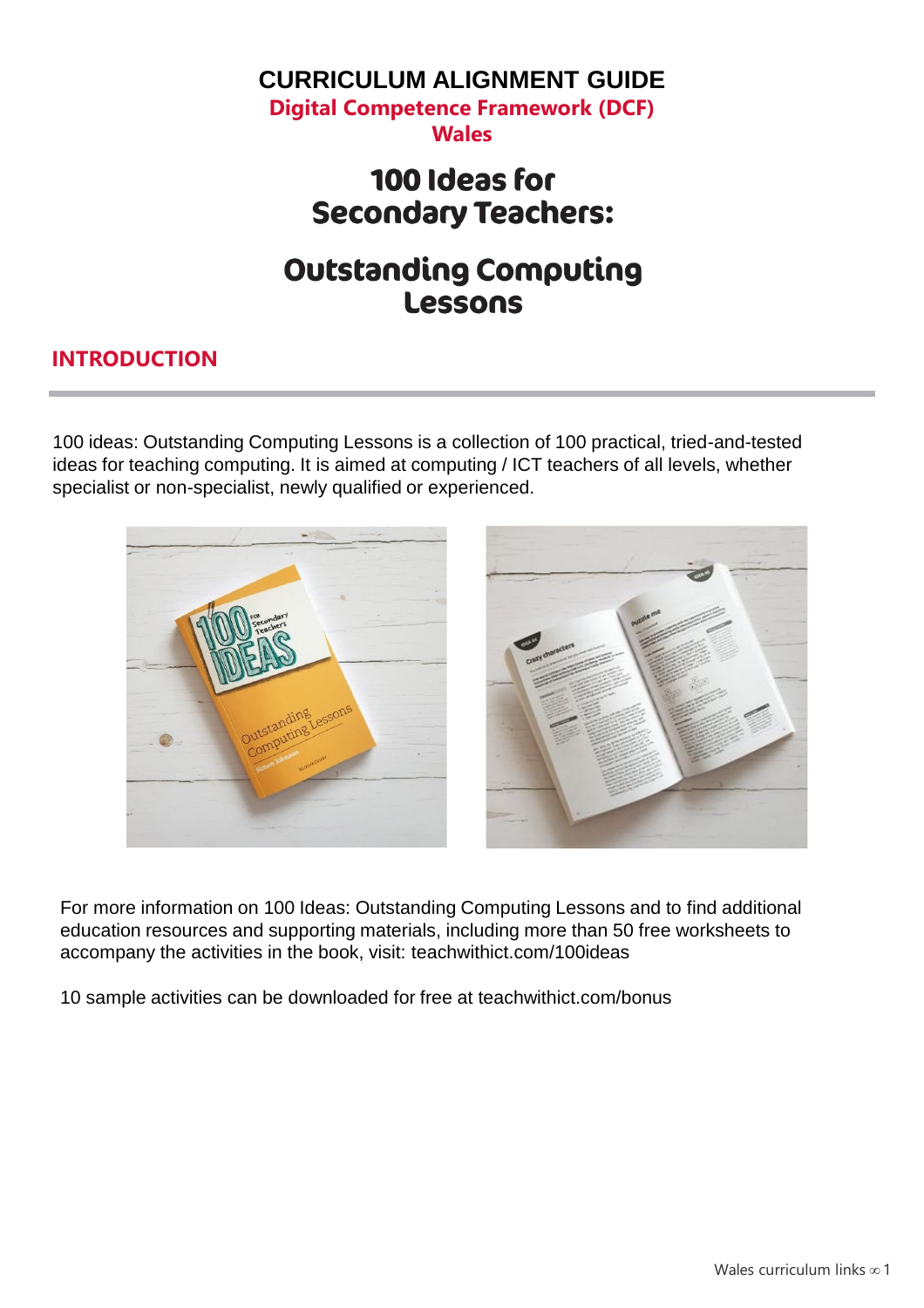## 100 Ideas for **Secondary Teachers:**

## **Outstanding Computing Lessons**

### PART 1: PROGRAMMING STRATEGIES PART 9: PROGRAMMING ACTIVITIES

| Core<br><b>Skill</b>                          | Area of<br>Learning &<br>Experience | Descriptions of learning<br><b>Progression Step 1</b>                                  | <b>Descriptions of learning</b><br><b>Progression Step 2</b>                                                                                                           |
|-----------------------------------------------|-------------------------------------|----------------------------------------------------------------------------------------|------------------------------------------------------------------------------------------------------------------------------------------------------------------------|
| ≘                                             |                                     | I can identify, create and follow sequences and patterns in<br>everyday activities.    | I can break down a problem to predict its outcome.                                                                                                                     |
| Framework (Level<br><b>Digital Competence</b> |                                     | I can recognise and follow instructions in the appropriate order<br>to perform a task. | I can detect and correct mistakes which cause instructions (a<br>solution) to fail (debug).                                                                            |
|                                               |                                     | I can organise, select and use simple language to give<br>instructions to others.      | I can create and record verbal, written and symbolic<br>instructions to test ideas, e.g. the order of waking up through a<br>diagram or flowchart.                     |
|                                               |                                     | I can control devices giving instructions.                                             | I can change instructions to achieve a different outcome.                                                                                                              |
|                                               |                                     | I can identify errors in simple sets of instructions (algorithm).                      | can identify repetitions or loops in a sequence, e.g. identify<br>where to shorten a set of instructions by repeating steps, for<br>instance when learning a new song. |

|                                                                          | <b>Descriptions of learning</b><br><b>Progression Step 3</b>                                                                                     | Descriptions of learning<br><b>Progression Step 4</b>                                                             | Descriptions of learning<br><b>Progression Step 5</b>                                                                                                                                                                                        |
|--------------------------------------------------------------------------|--------------------------------------------------------------------------------------------------------------------------------------------------|-------------------------------------------------------------------------------------------------------------------|----------------------------------------------------------------------------------------------------------------------------------------------------------------------------------------------------------------------------------------------|
| $\widehat{\infty}$<br>త<br>$\sim$<br>Digital Competence Framework (Level | I can create and refine algorithms and<br>flowcharts to solve problems, making use<br>of features such as loops, Boolean values<br>and formulae. | can create a simple model or self-<br>contained algorithm.                                                        | I can independently create and design<br>models, and explain how they represent<br>real-world problems, e.g. selecting and<br>correctly using an appropriate method<br>for illustrating a problem, such as a<br>flowchart or spreadsheet.    |
|                                                                          | I can understand the importance of the<br>order of statements within algorithms.                                                                 | can identify the different parts of an<br>algorithm to determine their purpose.                                   | I can develop logical solutions to<br>determine the input, outputs and<br>processes of a program, e.g. following<br>pseudocode or a flowchart to come<br>to an outcome, developing a written<br>sequence of steps that could be<br>followed. |
|                                                                          |                                                                                                                                                  | can identify repeating patterns within<br>an algorithm and use iteration to make<br>the algorithm more efficient. | can demonstrate the benefits of                                                                                                                                                                                                              |
|                                                                          |                                                                                                                                                  | can detect and correct errors in<br>algorithms.                                                                   | compartmentalising sections of a<br>problem (using functions/procedures).                                                                                                                                                                    |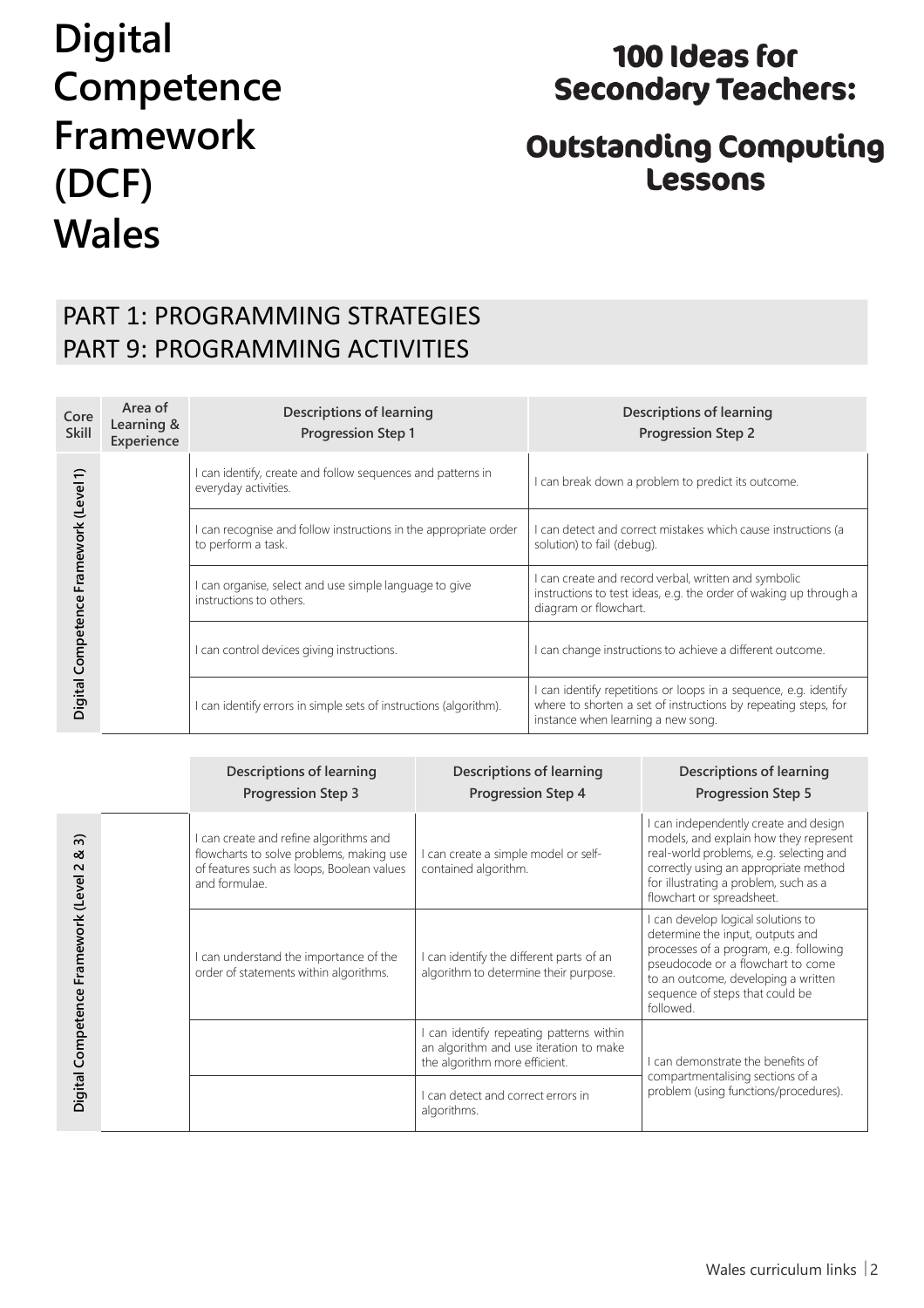## 100 Ideas for **Secondary Teachers:**

## **Outstanding Computing Lessons**

### PART 1: PROGRAMMING STRATEGIES PART 9: PROGRAMMING ACTIVITIES

| Core<br>Skill | Area of<br>Learning &<br>Experience | <b>Descriptions of learning</b><br><b>Progression Step 1</b>                                        | Descriptions of learning<br><b>Progression Step 2</b>                                                  |  |
|---------------|-------------------------------------|-----------------------------------------------------------------------------------------------------|--------------------------------------------------------------------------------------------------------|--|
|               | & Technology (Level 1)<br>Science   | can identify, follow and begin to create sequences and<br>patterns in everyday activities           | I can safely use a range of tools, materials and equipment to<br>construct for a variety of reasons.   |  |
|               |                                     | am beginning to follow a sequence of instructions.                                                  | I can use computational thinking techniques, through<br>unplugged or offline activities.               |  |
|               |                                     | can experiment with and identify uses of a range of<br>computing technology in the world around me. | I can create simple algorithms and am beginning to explain<br>errors.                                  |  |
|               |                                     |                                                                                                     | I can follow algorithms to determine their purpose and predict<br>outcomes.                            |  |
|               |                                     |                                                                                                     | I am beginning to explain the importance of accurate and<br>reliable data to ensure a desired outcome. |  |
|               |                                     |                                                                                                     | I can follow instructions to build and control a physical device.                                      |  |

|                                     | <b>Descriptions of learning</b><br><b>Progression Step 3</b>                                                                                                                                                                 | <b>Descriptions of learning</b><br><b>Progression Step 4</b>                                                                                                                                                                                                                                | <b>Descriptions of learning</b><br><b>Progression Step 5</b>                                                                                                                                                                                                                       |
|-------------------------------------|------------------------------------------------------------------------------------------------------------------------------------------------------------------------------------------------------------------------------|---------------------------------------------------------------------------------------------------------------------------------------------------------------------------------------------------------------------------------------------------------------------------------------------|------------------------------------------------------------------------------------------------------------------------------------------------------------------------------------------------------------------------------------------------------------------------------------|
| $\widehat{\infty}$<br>∞<br>(Level 2 | I can use conditional statements to<br>add control and decision-making to<br>algorithms.<br>I can identify repeating patterns and<br>use loops to make my algorithms more<br>concise.<br>I can explain and debug algorithms. | can decompose given problems and<br>select appropriate constructs to express<br>solutions in a variety of environments.<br>can select and use data structures that<br>efficiently manage data in algorithms.<br>I can plan and implement test strategies<br>to identify errors in programs. | I can identify, define and decompose<br>problems, choose appropriate constructs<br>and express solutions in a variety of<br>environments.<br>I can use file-handling techniques to<br>manipulate data in algorithms.<br>I can test, evaluate and improve a<br>solution in software |
|                                     | I can use sensors and actuators in<br>systems that gather and process data<br>about the systems' environment.<br>can identify positive and negative<br>design elements that affect user<br>interactions.                     | can select and use multiple sensors and<br>actuators that allow computer systems to<br>interact with the world around them.<br>can apply design principles in order<br>to design a range of efficient user<br>interactions.                                                                 | I can design and create physical systems<br>that use appropriate components and<br>logic to complete tasks and achieve<br>goals.                                                                                                                                                   |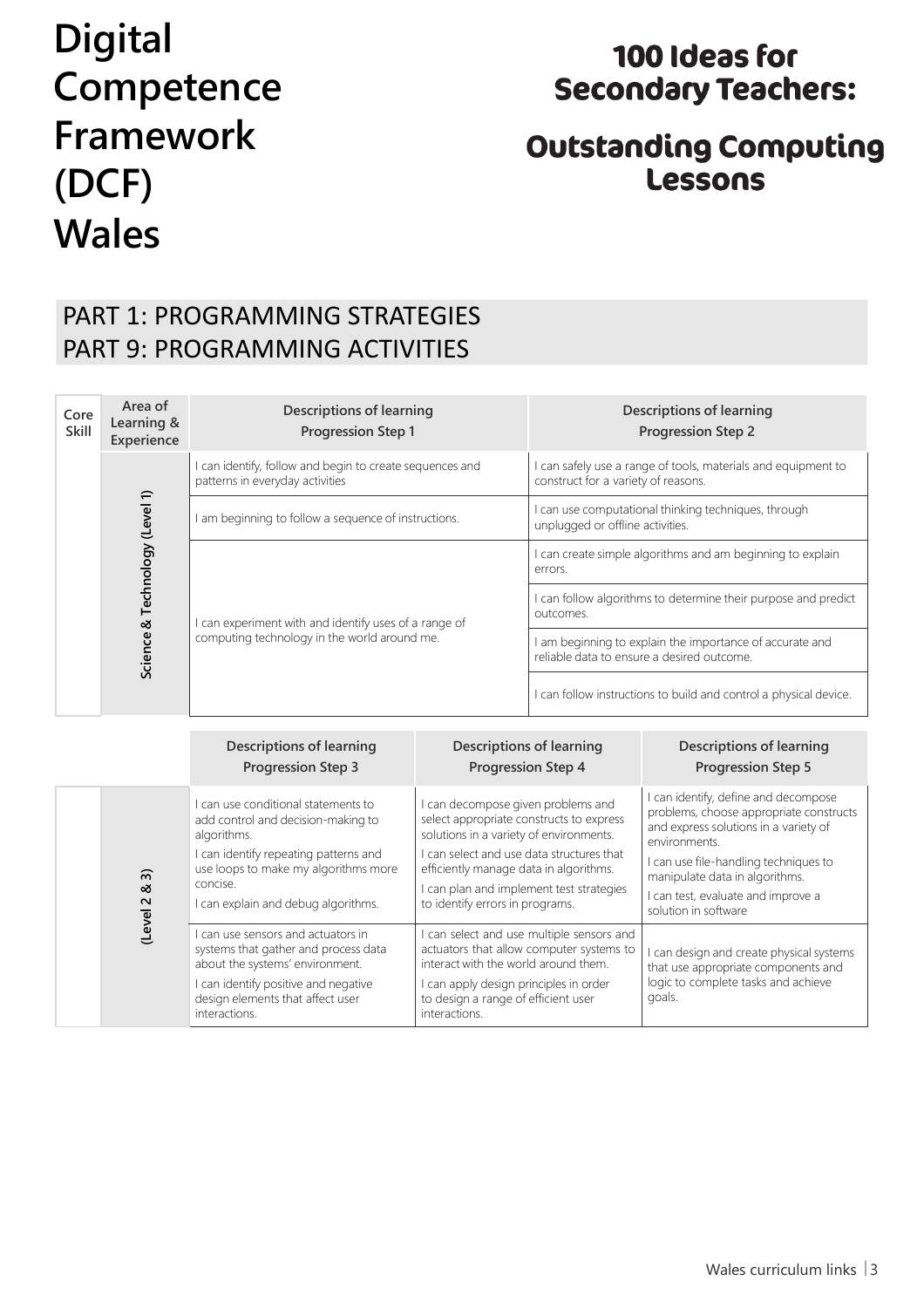## 100 Ideas for **Secondary Teachers:**

## **Outstanding Computing Lessons**

### PART 9: PROGRAMMING ACTIVITIES PART 10: COMPUTING AND STEAM

| Core<br><b>Skill</b>         | Area of<br>Learning &<br>Experience | <b>Descriptions of learning</b><br><b>Progression Step 3</b>                                                                                                   | <b>Descriptions of learning</b><br><b>Progression Step 4</b>                                                                                                                    | <b>Descriptions of learning</b><br><b>Progression Step 5</b>                                                                                                                                                                           |
|------------------------------|-------------------------------------|----------------------------------------------------------------------------------------------------------------------------------------------------------------|---------------------------------------------------------------------------------------------------------------------------------------------------------------------------------|----------------------------------------------------------------------------------------------------------------------------------------------------------------------------------------------------------------------------------------|
|                              |                                     | I can use a range of software to select,<br>produce and edit a range of multimedia<br>components for a purpose,                                                | I can select and use a variety of appropriate<br>software, tools and techniques to create,<br>modify and combine multimedia components<br>for a range of audiences and purposes | I can use a variety of software, tools and<br>techniques to create a professional, individual<br>or collaborative project outcome incorporating<br>a range of multimedia components.                                                   |
|                              |                                     | I can create and refine algorithms and<br>flowcharts to solve problems, making use of<br>features such as loops, Boolean values and<br>formulae.               | I can create a simple model or self contained<br>algorithm.                                                                                                                     | I can independently create and design models,<br>and explain how they represent real-world<br>problems, e.g. selecting and correctly using an<br>appropriate method for illustrating a problem,<br>such as a flowchart or spreadsheet. |
| Digital Competence Framework |                                     |                                                                                                                                                                | I can identify the different parts of an<br>algorithm to determine their purpose.                                                                                               | I can develop logical solutions to determine<br>the input, outputs and processes of a program,<br>e.g. following pseudocode or a flowchart to<br>come to an outcome, developing a written<br>sequence of steps that could be followed. |
|                              |                                     | I can understand the importance of the order<br>of statements within algorithms.                                                                               | I can identify repeating patterns within an<br>algorithm and use iteration to make the<br>algorithm more efficient.                                                             | I can demonstrate the benefits of<br>compartmentalising sections of a problem<br>(using functions/procedures).                                                                                                                         |
|                              |                                     |                                                                                                                                                                | I can detect and correct errors in algorithms.                                                                                                                                  |                                                                                                                                                                                                                                        |
|                              | Science & Technology                | I can draw inspiration to design from historical,<br>cultural and other sources.                                                                               | I can investigate and draw inspiration from<br>historical, cultural and other sources to design                                                                                 | I can investigate, analyse and draw inspiration<br>from historical, cultural and other sources to<br>design new proposals that add value.                                                                                              |
|                              |                                     | I can creatively respond to the needs and<br>wants of the user, based on the context and on<br>the information collected.                                      | creative solutions.<br>I can recognise and act on user needs and<br>wants in increasingly challenging contexts.                                                                 | I can tackle challenging problems,<br>independently and collaboratively, to address<br>wider design requirements in increasingly<br>unfamiliar contexts.                                                                               |
|                              |                                     | I can use conditional statements to add control<br>and decision-making to algorithms.                                                                          | I can decompose given problems and select<br>appropriate constructs to express solutions in a<br>variety of environments.                                                       | I can identify, define and decompose<br>problems, choose appropriate constructs and<br>express solutions in a variety of environments.                                                                                                 |
|                              |                                     | I can identify repeating patterns and use loops<br>to make my algorithms more concise.                                                                         | I can select and use data structures that<br>efficiently manage data in algorithms.                                                                                             | I can use file-handling techniques to<br>manipulate data in algorithms.                                                                                                                                                                |
|                              |                                     | I can explain and debug algorithms.                                                                                                                            | I can plan and implement test strategies to<br>identify errors in programs.                                                                                                     | I can test, evaluate and improve a solution in<br>software.                                                                                                                                                                            |
|                              |                                     | I can use sensors and actuators in systems that<br>gather and process data about the systems'<br>environment.                                                  | I can select and use multiple sensors and<br>actuators that allow computer systems to<br>interact with the world around them.                                                   | I can design and create physical systems that<br>use appropriate components and logic to<br>complete tasks and achieve goals.                                                                                                          |
|                              |                                     | I can identify positive and negative design<br>elements that affect user interactions.                                                                         | I can apply design principles in order to design<br>a range of efficient user interactions.                                                                                     | I can apply design principles in order to design<br>a range of efficient user interactions, and<br>evaluate effectiveness through user studies.                                                                                        |
|                              |                                     | I can explain how digital devices can be<br>interconnected locally and globally.                                                                               | I can explain how systems communicate, in<br>order to design a network.                                                                                                         | I can build and test communication systems<br>with the aim of safeguarding my own systems<br>and data.                                                                                                                                 |
|                              |                                     | I can explain the importance of securing the<br>technology I use and protecting the integrity<br>of my data.<br>I can explain how my data is used by services, | I can explain the techniques used to store<br>and transfer data and understand their                                                                                            |                                                                                                                                                                                                                                        |
|                              |                                     | which can help me make more informed<br>decisions when using technology.                                                                                       | vulnerabilities.                                                                                                                                                                |                                                                                                                                                                                                                                        |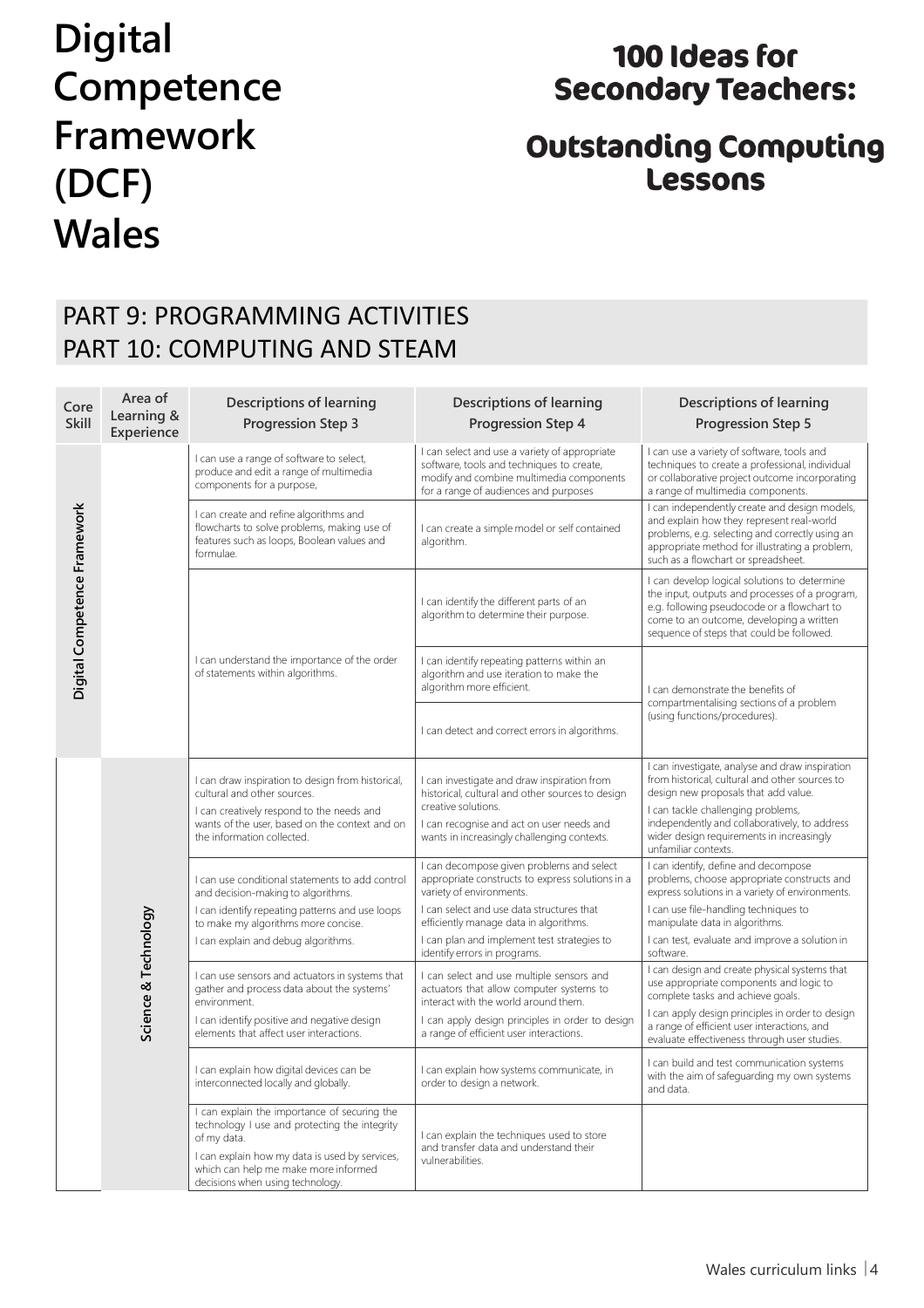## 100 Ideas for **Secondary Teachers:**

## **Outstanding Computing Lessons**

#### PART 3: ICT AND DIGITAL LITERACY

| Core<br>Skill                | Area of<br>Learning &<br>Experience | <b>Descriptions of learning</b><br><b>Progression Step 3</b>                                                                                                                                                      | <b>Descriptions of learning</b><br><b>Progression Step 4</b>                                                                                                                                                                 | <b>Descriptions of learning</b><br><b>Progression Step 5</b>                                                                                                                                                                                                     |
|------------------------------|-------------------------------------|-------------------------------------------------------------------------------------------------------------------------------------------------------------------------------------------------------------------|------------------------------------------------------------------------------------------------------------------------------------------------------------------------------------------------------------------------------|------------------------------------------------------------------------------------------------------------------------------------------------------------------------------------------------------------------------------------------------------------------|
| Digital Competence Framework |                                     | I can understand how to protect myself<br>from online identity theft, e.g. identifying<br>secure sites, phishing, scam websites.                                                                                  | I can understand that I have a digital<br>footprint and that this information can<br>be searched, copied and passed on.                                                                                                      | I can build a positive reputation in the<br>context of employment prospects, e.g.<br>use social media responsibly                                                                                                                                                |
|                              |                                     | I can identify the benefits and risks of<br>mobile devices broadcasting the location<br>of the user/device.                                                                                                       | I can discuss the benefits and risks of<br>presenting myself in different ways<br>online.                                                                                                                                    | I can explain the ethical issues of<br>corporate encryption, e.g. building in a<br>bypass system.                                                                                                                                                                |
|                              |                                     | I can identify the benefits and risks of<br>giving personal information and device<br>access to different software.                                                                                               |                                                                                                                                                                                                                              | I can recognise the risks and the uses<br>of data/services on personal devices,<br>within the terms and conditions of a<br>range of software and web services, and<br>identify how organisations become data<br>compliant when using multi national<br>products. |
|                              |                                     | I can identify the wider positive and<br>negative influences of technology,<br>e.g. on my life, on society, on the<br>environment.                                                                                | I can demonstrate healthy online<br>behaviours and identify unacceptable<br>behaviour.                                                                                                                                       | I can take reasonable steps to avoid<br>health problems caused by the use of<br>technology and suggest strategies to<br>prevent or reduce the problems, both<br>physical and psychological.                                                                      |
|                              |                                     | I can exchange online communications,<br>making use of a growing range of<br>available features                                                                                                                   | I can select and use different online<br>communication tools for specific<br>purposes with higher levels of<br>competence,                                                                                                   | I can make use of and reflect on<br>available online communication services<br>for specific purposes, justifying selections<br>made based on their appropriateness for<br>delivery of information.                                                               |
|                              |                                     | I can independently create and plan<br>work before beginning a digital task.                                                                                                                                      | I can select and effectively use a variety<br>of planning techniques.                                                                                                                                                        | I can plan my digital work effectively and<br>with increasing complexity.                                                                                                                                                                                        |
|                              |                                     | I can work with others to create an<br>online collaborative project for a specific<br>purpose, sharing and appropriately<br>setting permissions for other group<br>members, e.g. editing, commenting,<br>viewing. | I can independently select and use a<br>range of online collaboration tools to<br>create a project with others in one or<br>more languages, e.g. Making use of<br>online technology to share and present<br>ideas to others. | I can reflect on choices of collaboration<br>solutions, use them appropriately<br>and comment on how this could be<br>improved to meet aims of tasks.                                                                                                            |
|                              |                                     | I can construct, refine and interrogate<br>data sets within tables, charts,<br>spreadsheets and databases to test or<br>support an investigation.                                                                 | I can create a data capture form, capture<br>data, search data and create a database<br>and spreadsheet with appropriate data<br>input method.                                                                               | I can use appropriate programs to<br>produce statistical evidence based on my<br>own collected data/identified scenario<br>and justify reasoning.                                                                                                                |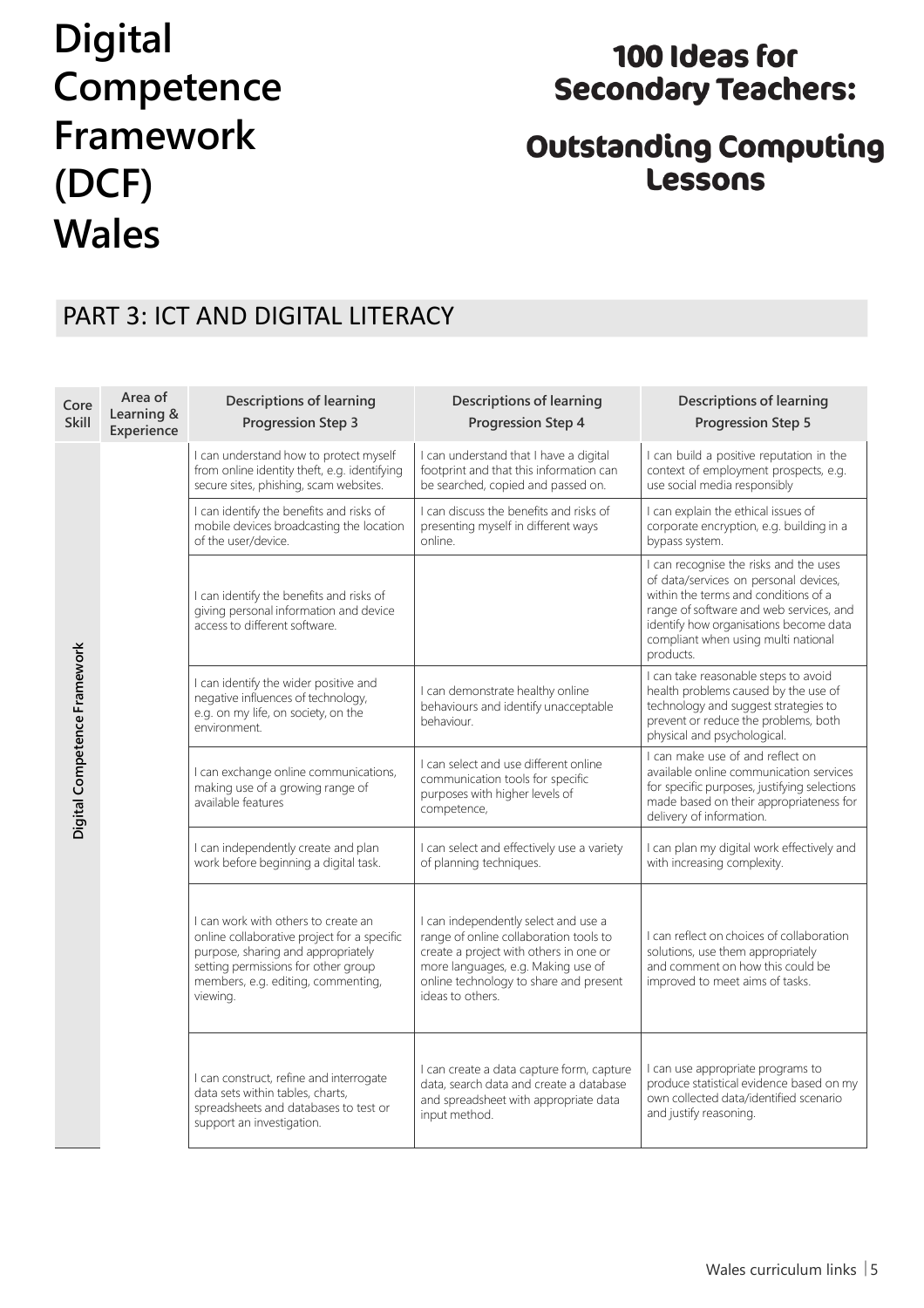## 100 Ideas for **Secondary Teachers:**

## **Outstanding Computing Lessons**

#### PART 3: ICT AND DIGITAL LITERACY

| Core<br>Skill                       | Area of<br>Learning &<br>Experience | <b>Descriptions of learning</b><br><b>Progression Step 3</b>                                                                               | <b>Descriptions of learning</b><br>Progression Step 4                                                                                                    | <b>Descriptions of learning</b><br><b>Progression Step 5</b>                                                                                                                                                                                                   |
|-------------------------------------|-------------------------------------|--------------------------------------------------------------------------------------------------------------------------------------------|----------------------------------------------------------------------------------------------------------------------------------------------------------|----------------------------------------------------------------------------------------------------------------------------------------------------------------------------------------------------------------------------------------------------------------|
|                                     |                                     | I can adjust keywords and search techniques to<br>find relevant information.                                                               | I can search a variety of sources using relevant<br>search techniques with increased complexity.                                                         | I can consider the benefits and limitations of<br>digital tools and information sources and of<br>the results I produce and use these results to<br>inform future judgements about the quality of<br>my digital work.                                          |
|                                     |                                     | I can store search results for future use, e.g.<br>bookmark, add to favourites.                                                            | I can evaluate the reliability of sources of<br>information, justify my opinions and reasons<br>for choices, and reference using appropriate<br>methods. |                                                                                                                                                                                                                                                                |
|                                     |                                     |                                                                                                                                            | I can identify ways of reporting unacceptable<br>online behaviour.                                                                                       |                                                                                                                                                                                                                                                                |
|                                     |                                     | I can identify marketing elements designed to<br>draw my attention.                                                                        | I can identify stereotypes and their impact in a<br>range of media.                                                                                      | I can understand the legal responsibilities for<br>disposal of technology and the environmental                                                                                                                                                                |
| <b>Digital Competence Framework</b> |                                     |                                                                                                                                            | I can make informed choices while making<br>online choices, including making in-app<br>purchases and clicking on adverts.                                | impact of doing so.                                                                                                                                                                                                                                            |
|                                     |                                     |                                                                                                                                            | I can understand that I have a digital footprint<br>and that this information can be searched,<br>copied and passed on.                                  | I can build a positive reputation in the context<br>of employment prospects, e.g. use social<br>media responsibly.                                                                                                                                             |
|                                     |                                     | I can think critically about information shared<br>online, e.g. the impact of sharing images and<br>videos, metadata of images and videos. |                                                                                                                                                          | I can identify and describe the data protection<br>policies of a variety of organisations located<br>in different countries, and how this affects the<br>way that they work.                                                                                   |
|                                     |                                     | I can identify the benefits and risks of giving<br>personal information and device access to<br>different software.                        | I can use strategies for guarding myself against<br>identity theft and online scams that try to<br>access my personal information.                       | I can recognise the risks and the uses of data/<br>services on personal devices, within the terms<br>and conditions of a range of software and<br>web services, and identify how organisations<br>become data compliant when using multi<br>national products. |
|                                     |                                     | I can begin to reference sources used in my<br>work, and consider if content is reliable.                                                  | I can begin to reference sources used in my<br>work, and consider if content is reliable.                                                                | I can search efficiently for information for my<br>digital work and evaluate the reliability of<br>sources of information, justifying opinions and<br>reasons for choices, and I can reference work<br>using appropriate methods.                              |